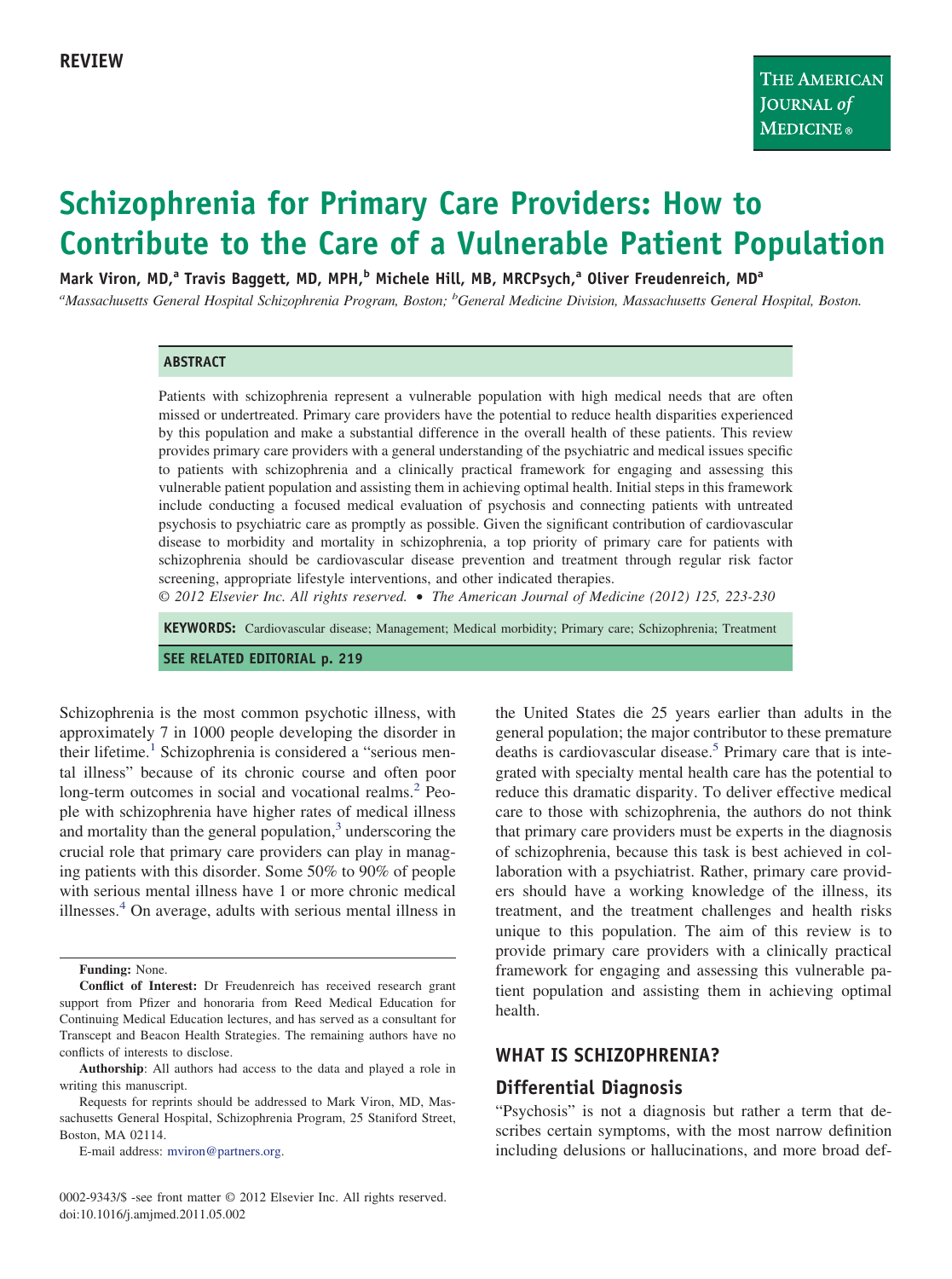entertained. Psychosis can be "primary" (psychiatric) or "secondary" (organic) in origin. Secondary causes must be ruled out first; these include intoxication or withdrawal from alcohol or drugs and a number of medical illnesses, often as part of delirium. Although uncommon as causes of psychosis, infections, endocrinopathies, electrolyte and metabolic abnormalities, and neurologic processes, such as seizures, demyelinating diseases, or space-occupying brain lesions, can all cause psychosis. A routine history and physical examination with a focused neurologic assessment and basic laboratory testing that includes a urine drug screen provide a useful initial medical assessment of patients presenting with psychosis (**[Table 1](#page-1-0)**)[.7](#page-6-6)

# **Characteristics of Schizophrenia**

Schizophrenia, according to diagnostic criteria, consists of characteristic symptoms (delusions, hallucinations, disorganized speech, and "negative symptoms," discussed below), lasting for 1 month or more and causing social or occupa-

<span id="page-1-0"></span>**Table 1** Suggested Medical Assessment to Rule Out Organic Causes of Psychosis<sup>7</sup>

Medical and family history Physical examination, with focused neurologic examination Complete blood count Electrolytes, including calcium Blood urea nitrogen and creatinine Liver function tests Thyroid function tests Vitamin  $B_{12}$ HIV test Fluorescent treponemal antibody absorption test Urine drug screen Head imaging (MRI preferred) – low yield Additional testing, if clinically indicated: Electroencephalogram Ceruloplasmin Chest radiograph Lumbar puncture

 $HIV =$  human immunodeficiency virus; MRI = magnetic resonance imaging.

tional dysfunction[.6,8](#page-6-5) In a broader sense, schizophrenia can be thought of as a disorder with 6 common symptom clusters (**[Figure 1](#page-2-0)**), some not specifically mentioned in diagnostic criteria, and some more prominent than others in particular patients.<sup>[9](#page-6-7)</sup>

# **CLINICAL SIGNIFICANCE**

- Patients with schizophrenia die earlier than the general population, mostly from preventable and treatable medical illnesses.
- Higher rates of cardiovascular, infectious, respiratory, endocrine, and gastrointestinal disease are seen in patients with schizophrenia.
- Certain antipsychotic medications contribute to metabolic abnormalities more than others.
- Routine physical health monitoring and targeted interventions, especially for cardiovascular disease and its risk factors, are key considerations when caring for this patient population.

Negative symptoms include amotivation, decreased emotional expression ("affective blunting or flattening"), decreased social interaction, and poverty of speech. $10$ These symptoms may be mistaken by clinicians or family members as a depressive disorder or even "laziness." Cognitive dysfunction is both common and impairing in schizophrenia, affecting aspects of memory, processing speed, and executive function.<sup>[11](#page-6-9)</sup> Motor system abnormalities, such as tremor, bradykinesia, catatonia (generalized motoric inhibition or purposeless and excessive activity), akathisia (inner restlessness characterized by inability to remain still), and abnormal involuntary

movements are not uncommon and can be related to the illness or its treatment with antipsychotic medication.<sup>12</sup> Finally, many patients with schizophrenia present

with affective symptoms during the course of illness, including demoralization, major depression, or periods of manic-like behaviors, such as increased energy, excitement, irritability, and disinhibition. $\frac{9}{10}$  $\frac{9}{10}$  $\frac{9}{10}$  Therefore, it is important that primary care providers familiarize themselves with questions that effectively elicit the presence of psychotic symptoms  $(Table 2)^{13-15}$  $(Table 2)^{13-15}$  $(Table 2)^{13-15}$  $(Table 2)^{13-15}$  $(Table 2)^{13-15}$  and routinely screen for them in all patients presenting with psychiatric symptoms, because other symptoms might overshadow the presence of psychosis.

# **TREATMENT OF SCHIZOPHRENIA**

# **General Principles**

The complexity and chronicity of schizophrenia, as well as the functional disruption it can cause, usually necessitate the involvement of a multidisciplinary mental health treatment team to provide effective and comprehensive psychiatric care. Understanding the team structure and basic roles of the various team members (**[Table 3](#page-2-2)**) allows for targeted and effective collaboration between primary care providers and mental health professionals.

# **Medication Management**

A mainstay of treatment for schizophrenia is maintenance antipsychotic medication, which is effective in controlling acute exacerbations of psychosis and preventing relapse of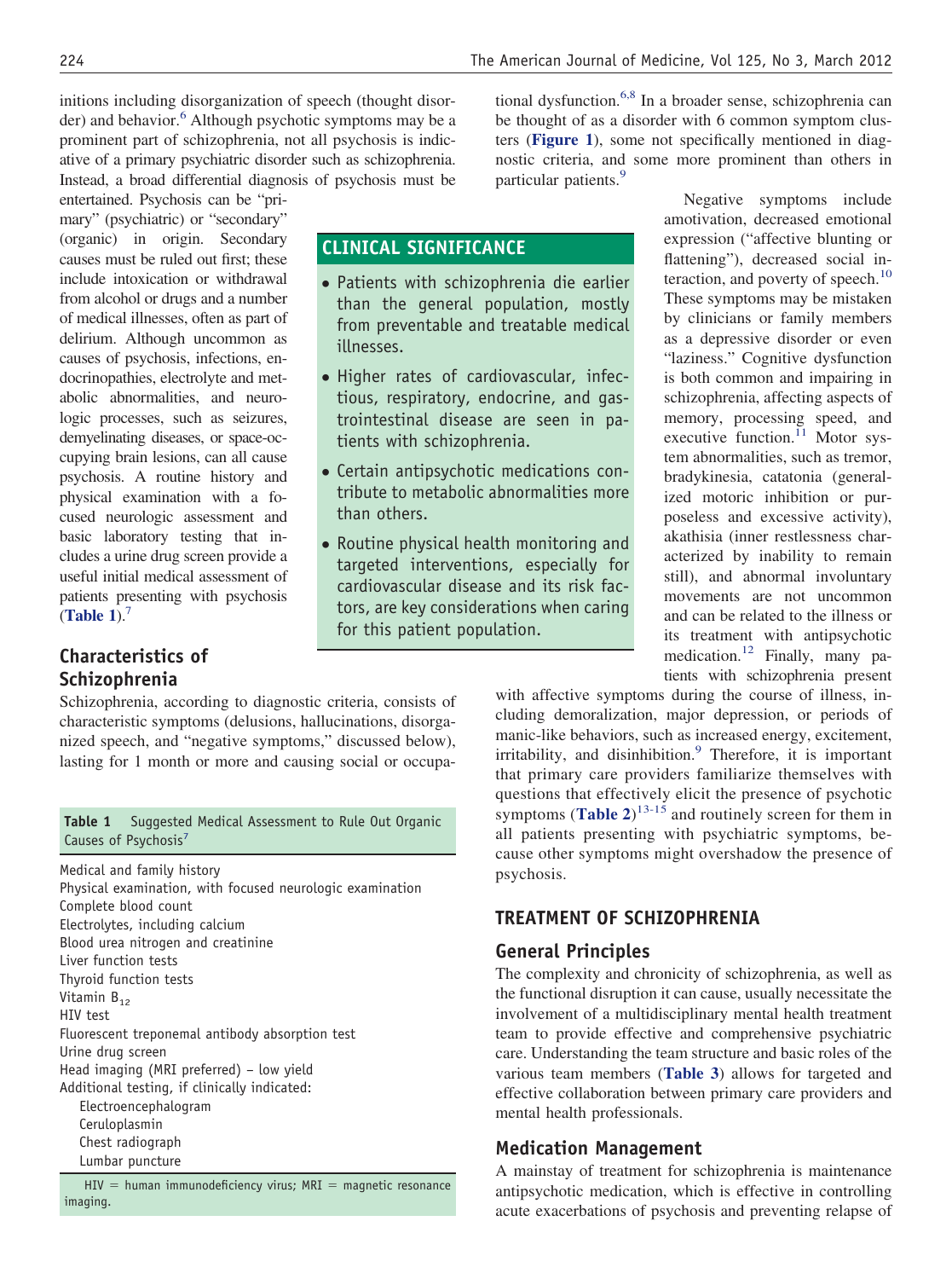

<span id="page-2-0"></span>such symptoms. Blockade of  $D_2$  dopamine receptors in the brain is a property shared by all antipsychotic medications. Antipsychotics are most helpful for positive symptoms of schizophrenia and show limited, if any, efficacy for negative or cognitive symptoms.[16](#page-6-12)

The original, older antipsychotics are known as firstgeneration or "typical" antipsychotics and are grouped by

## <span id="page-2-1"></span>Table 2 Screening for Psychosis<sup>13-15</sup>

A lead-in statement helps to normalize the experience for the patient and reduces the potential shame and embarrassment of this sensitive topic, for example, "Sometimes when people are [under stress/feeling anxious/ feeling depressed], they can have strange experiences such as trouble with their thinking or seeing or hearing things that others don't." Affirmative responses to the questions below should be followed by "Tell me more about that."

Questions to elicit delusional thinking

Have you had any strange or odd experiences lately that are difficult to explain or that others would find hard to believe? Have you felt like people are watching or following you or that they want to harass or hurt you?

Have you felt like others can hear your thoughts or that you can hear another person's thoughts?

Questions to elicit hallucinations

Have your eyes or ears ever played tricks on you? Have there been times when you heard or saw things that other people could not?

#### <span id="page-2-2"></span>**Table 3** Common Members of a Mental Health Treatment Team for a Patient with Schizophrenia

#### Psychiatrist

Physician responsible for psychiatric assessment and diagnosis and initial and ongoing treatment planning Prescribes psychotropic medications

Serves as the medical expert, ensuring the medical safety and health of the patient in collaboration with a PCP Meets with the patient for an initial hour-long evaluation and subsequent 15-20-min meetings, approximately monthly, but possibly more or less frequently, depending on clinical need

Specially trained nurse practitioners or physician's assistants may function in a similar role, under the general term "prescriber"

#### Therapist

May be a social worker, psychologist, or licensed counselor Works with the patient around stressors in a supportive way or uses more structured psychotherapies, such as cognitive behavioral therapy, to help patients develop coping strategies and approaches for limiting the impact of negative symptoms or psychosis, which may persist despite optimal medication management

Additional therapists may be involved, each focusing on a specific area, such as vocational, educational, or addiction issues

#### Case Manager

Coordinates the many services a patient may be receiving Attempts to keep the treatment team on the same page by having and conveying an overall understanding of the treatment plan

Outreach Worker

Interacts with the patient, often outside of traditional treatment settings, to ensure important parts of the treatment plan are accomplished

May help the patient keep appointments or pick up prescriptions

May have limited formal mental health training or experience Visiting Nurse

Provides assistance to patients with complex medication regimens or medical needs (eg, insulin injections)

Residential ("group home") Staff Member

Has daily contact with the patient and is often a good source of collateral information regarding the patient's dayto-day functioning

Advocates for the patient and serves as ally in ensuring the implementation of treatment plans

May have limited formal mental health training or experience Legal Guardian

A court-appointed individual who helps with medical decisions by acting in the patient's best interest when the patient's illness affects his/her decision-making ability

 $PCP = primary$  care provider.

potency (the dose needed to produce desired effect). Lowpotency agents such as chlorpromazine (the first antipsychotic) are more likely to produce sedation, orthostasis, and anticholinergic side effects. High-potency agents, such as haloperidol, are more likely to produce extrapyramidal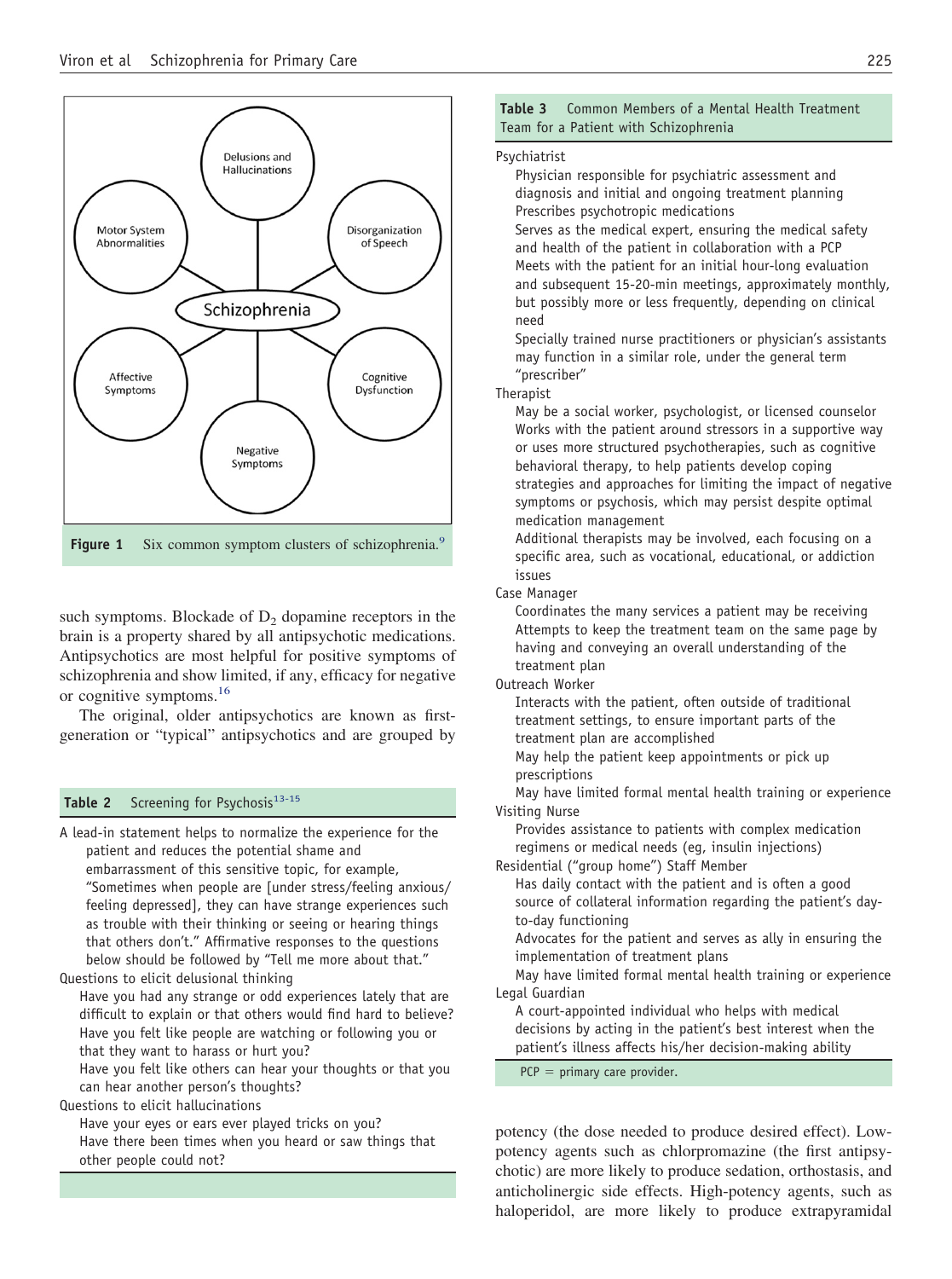| Medication   | Weight<br>Gain | Glucose<br>Dysregulation | Lipid<br>Abnormalities |
|--------------|----------------|--------------------------|------------------------|
| FGAs         |                |                          |                        |
| Haloperidol  | $+/-$          | $+/-$                    |                        |
| Perphenazine | $+/-$          | $+/-$                    |                        |
| SGAs         |                |                          |                        |
| Clozapine    | $+++++$        | $+++++$                  | $+++++$                |
| Olanzapine   | $++++$         | $++++$                   | $+++++$                |
| Quetiapine   | $+++$          | $+++$                    | $+++++$                |
| Risperidone  | $++$           | $^{+}$                   | $^+$                   |
| Aripiprazole |                |                          |                        |
| Ziprasidone  |                |                          |                        |

<span id="page-3-0"></span>**Table 4** Relative Likelihood of Metabolic Abnormalities of Selected Antipsychotic Medications<sup>18,19</sup>

| $FGA = first-generation$ antipsychotic; $SGA = second-generation$ an- |  |
|-----------------------------------------------------------------------|--|
| tipsychotic; $+$ = increased likelihood; - = lower likelihood.        |  |

symptoms and prolactin elevation. Medium-potency agents, such as perphenazine, fall somewhere in between with respect to the aforementioned side effects. The second-generation antipsychotics or "atypicals," such as clozapine, risperidone, olanzapine, quetiapine, ziprasidone, and aripiprazole (a  $D_2$  partial agonist), share 5-HT<sub>2</sub> and  $D_2$  antagonism and a lower liability for extrapyramidal symptoms. Some of these medications have the potential for troubling weight gain and disturbances in glucose and lipid metabolism, although they exhibit differential liabilities for these side effects (**[Table 4](#page-3-0)**).[17-19](#page-6-13) Several new secondgeneration antipsychotics are available (paliperidone, asenapine, iloperidone, and lurasidone) but do not seem to have significant advantages over other second-generation antipsychotics.[20-23](#page-6-14)

Most antipsychotics have similar efficacy with respect to the amelioration of psychosis and may not fully eliminate a patient's symptoms despite adequate dosages. $^{24}$  $^{24}$  $^{24}$  Clozapine may be more effective than other antipsychotics in refractory cases of schizophrenia,<sup>25</sup> but it carries the burden of additional side effects and, because of the risk of agranulocytosis, requires routine blood monitoring and enrollment of the patient in a monitoring registry. Antipsychotics are often discontinued or switched because of limited efficacy or bothersome side effects. $24$  Because of the similar efficacy of most antipsychotics, the choice of a medication is often guided by patient preference and side effect profile.

# **Treatment of an Initial Presentation of Psychosis in the Primary Care Setting**

A patient experiencing a first episode of psychosis may initially present to a primary care practice. Primary care providers also may encounter patients with long-standing psychotic illness who are not actively engaged in psychiatric care. In both instances, after an appropriate medical evaluation, the primary care provider should obtain psychiatric consultation for the patient.

Psychosis in and of itself is not necessarily an indication for emergency evaluation or hospitalization. In outpatient situations where timely psychiatric referral or consultation is not readily available and no acute safety concerns exist, the primary care provider may elect to start an antipsychotic medication after ruling out medical causes for the presentation and while awaiting definitive psychiatric assessment and treatment. If the patient has experience with antipsychotic medications, asking about those that have been tolerated and helpful in the past can assist in choosing a medication; restarting that medication at the lower end of the recommended dose range will likely be of benefit.

If the patient is naive to antipsychotic medication, reasonable first-line choices are risperidone or perphenazine. Risperidone has the advantages of being relatively easy to dose, being available as a generic medication, and having low rates of extrapyramidal symptoms and moderate metabolic side effects. Starting doses are generally 1 to 2 mg/d, often divided into 2 daily doses. The typical daily dose range for risperidone is 2 to 4 mg for patients with a first episode and 4 to 8 mg for patients with chronic episodes. The first-generation antipsychotic perphenazine also is an off-patent medication and has a similar or better metabolic profile than risperidone but an increased risk of extrapyramidal symptoms, including acute dystonia and tardive dyskinesia.[26](#page-6-17) Starting doses are 4 to 8 mg twice per day, and the maximum suggested total daily dose is 64 mg.

The choice and dose of medication can be a complicated process of trial and error and should be guided by patient preference, side effect profile, and pertinent medical history. When possible, efforts should be made to avoid antipsychotics with a poor metabolic profile in patients with obesity or diabetes. Baseline metabolic measures as described below should be obtained at the time of antipsychotic medication initiation, and patients should be educated about general lifestyle interventions, such as diet and exercise, that may help mitigate antipsychotic-induced weight gain.

# **MEDICAL CARE OF PATIENTS WITH SCHIZOPHRENIA**

The basic treatment goals of people with schizophrenia are similar to those of any other patient population: stay alive and stay healthy. Primary care providers are well positioned to have a positive impact on both these domains.

The mortality rate in schizophrenia is 2 to 3 times higher than in the general population.<sup>[27](#page-6-18)</sup> This elevated risk of death is due to higher rates of mortality from suicide and injuries, as well as multiple categories of medical illness.<sup>[28,29](#page-6-19)</sup> Approximately 5% of people with schizophrenia will commit suicide, $30$  and the risk of death from suicide is approximately 13 times greater than the risk in the general population.[28](#page-6-19) Many patients who commit suicide make contact with their primary care provider before the  $act<sub>1</sub><sup>31</sup>$  so routine risk assessment is a necessary part of the clinical encounter. Although comprehensive suicide risk assessments are likely beyond the scope of the primary care setting because of time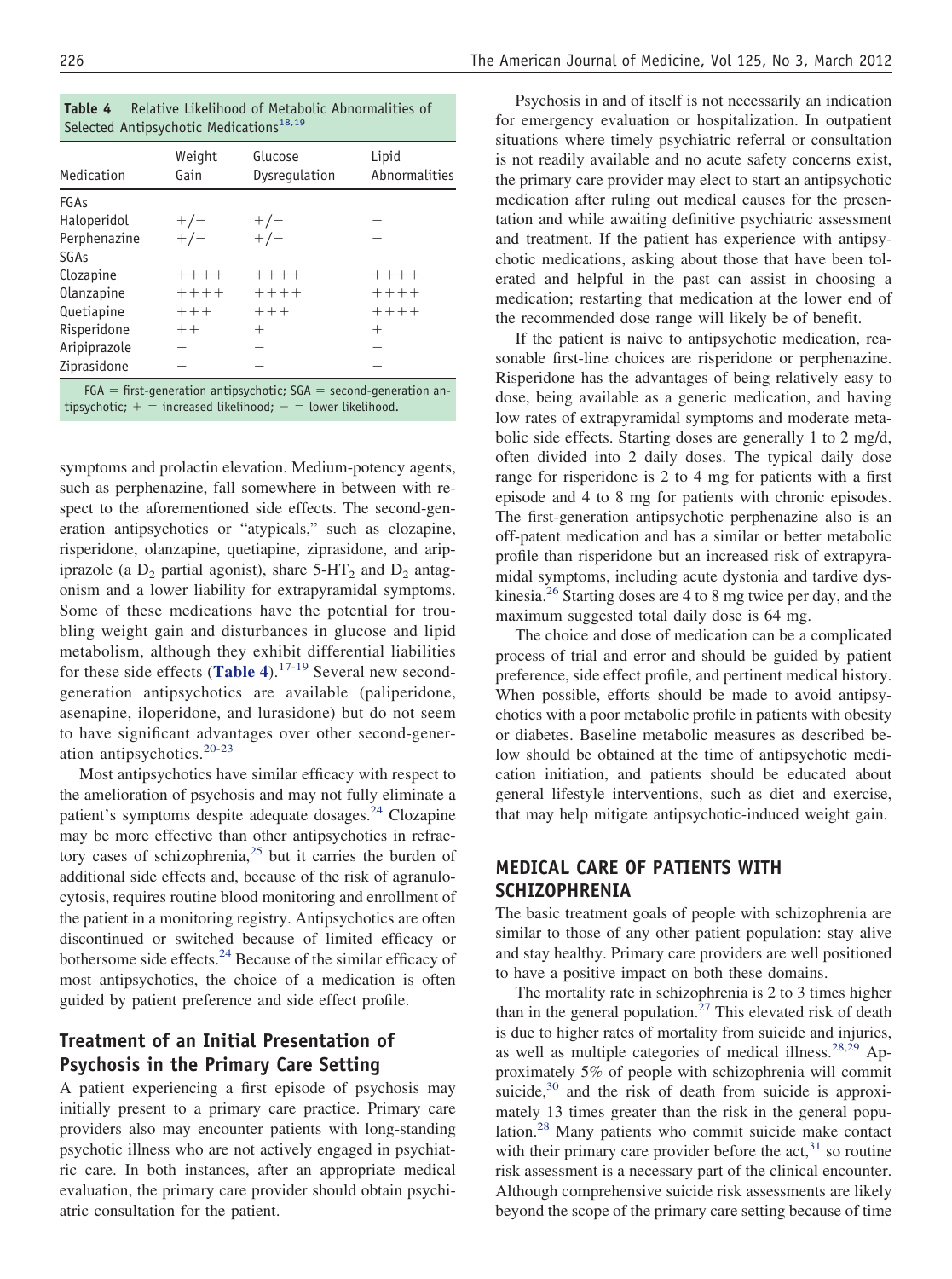and resource limitations, primary care providers should be familiar with basic suicide risk assessments<sup>[32](#page-6-23)</sup> and have a protocol for referral to mental health crisis services if further evaluation or a higher level of care is needed.

Medical illness is highly prevalent in patients with serious mental illness, with 50% to 90% of patients having at least 1 chronic medical condition.<sup>[4](#page-6-3)</sup> In patients with schizophrenia, rates of mortality from medical illnesses are elevated in comparison with the general population across a number of disease categories, including infectious (3.4 times higher), respiratory (3.2 $\times$ ), endocrine (2.7 $\times$ ), gastrointestinal (2.5 $\times$ ), and cardiovascular (2.3 $\times$ ).<sup>[33](#page-6-24)</sup> Most concerning is the high risk of death from cardiovascular disease, which may account for 50% to 60% of the premature mortality from medical illness seen in patients with serious mental illness.<sup>[3](#page-6-2)</sup> After patients with serious mental illness are diagnosed with cardiovascular disease, they die sooner than those with cardiovascular disease but without serious men-tal illness.<sup>[34](#page-6-25)</sup>

Contributing to the increased risk of cardiovascular disease are the higher rates of cardiovascular disease risk factors seen in patients with schizophrenia. Obesity, smoking, diabetes, hypertension, dyslipidemia, and metabolic syndrome are present at rates 1.5 to 5 times greater than in the general population.<sup>[26](#page-6-17)</sup> In a large cohort of chronic schizophrenia patients,  $41\%$  had the metabolic syndrome.<sup>[35](#page-6-26)</sup> Antipsychotic medication, particularly second-generation antipsychotics, can exacerbate many of these metabolic parameters, although the risk varies by agent (**[Table 4](#page-3-0)**). Further compounding this issue are low rates of general health screening and preventive care obtained by patients with serious mental illness and evidence that some of the care received by those with serious mental illness may be of lower quality in certain situations.<sup>3</sup>

On the basis of the high prevalence of cardiometabolic risk factors, cardiovascular disease, and early mortality from cardiovascular disease in patients with serious mental illness, Morden and colleagues  $36$  questioned whether serious mental illness should, like diabetes, be considered a "risk equivalent" for cardiovascular disease. This would put patients with serious mental illness in a risk category in which more intensive prevention, screening, and treatment goals would be recommended. Even without receiving a formal designation as a risk equivalent, serious mental illness represents a condition in which the diagnosis and treatment of cardiovascular risk factors and cardiovascular disease should be aggressively pursued.

Medical screening guidelines for patients with schizophrenia exist, and they are often more intensive than screening guidelines for similar parameters in the general population (**[Table 5](#page-5-0)**).[19,26,37-39](#page-6-28) Such screening efforts may be led by psychiatrists in certain systems of care, but for optimal management of identified abnormalities, effective communication and coordination with primary care are essential.[40](#page-7-0) Indeed, because of resource constraints in mental health settings, primary care providers may be in a better position to undertake certain medical screening, such as electrocardiograms.

For patients who develop or experience worsening of metabolic parameters while taking an antipsychotic medication, switching to an antipsychotic medication with lower risk of metabolic problems may represent an effective strat-egy for targeting these risk factors.<sup>[41](#page-7-1)</sup> Such a change should be undertaken only with communication with the psychiatric treatment team because some patients may require a certain medication, despite its negative metabolic consequences, because they have not responded to others in the past. Other patients may have a course of illness where the potential for psychiatric decompensation during a medication switch poses too great a risk to the patient or others. In these cases, antipsychotic medication may be an "unmodifiable" risk factor, and efforts at intervention should be directed toward lifestyle modification or other indicated treatments.

Other risk factors may be more amenable to intervention. Although rates of smoking in schizophrenia are between 50% and 80%,  $^{26}$  $^{26}$  $^{26}$  patients are motivated to quit,  $^{42}$  $^{42}$  $^{42}$  and effective treatments (including counseling and pharmacotherapy) with minimal risk of psychiatric destabilization exist. $43$ Lifestyle interventions focusing on improving diet and exercise, which are often suboptimal in patients with schizophrenia,[44](#page-7-4) also have been found to be helpful for reducing weight and other metabolic syndrome risk factors.<sup>[45](#page-7-5)</sup> Pharmacologic interventions such as metformin seem to have potential for reducing metabolic risks for patients taking antipsychotics, but more data are needed before these strategies can be broadly recommended.<sup>46</sup>

## **CHALLENGES TO EFFECTIVE CARE**

Certain patient, provider, and healthcare system factors present important challenges to providing primary care to people with schizophrenia. Symptoms of the illness may disrupt the process of engagement with a provider or clinic.<sup>3</sup> Paranoia may make it difficult for the patient to feel comfortable with a provider or sitting in a crowded waiting room. Thought disorder and cognitive impairment can obscure the patient's accounting of his or her chief symptom or medical history, potentially making the use of collateral sources of information imperative.<sup>[47](#page-7-7)</sup> Negative symptoms such as amotivation may present an obstacle to the successful attendance of appointments or adherence to treatment plans. Up to one half of people with schizophrenia have a substance use disorder,<sup>[48](#page-7-8)</sup> which can interfere with treatment adherence and efficacy and increase the burden of medical illness substantially.<sup>[49](#page-7-9)</sup>

In some instances, primary care providers may feel uncomfortable treating patients with schizophrenia because of limited experience or resources.<sup>50,51</sup> Stigmatization of schizophrenia is common among the general public and healthcare providers.<sup>[52](#page-7-11)</sup> In addition, providers' inaccurate attribution of a patient's physical symptoms to his or her mental illness, known as "diagnostic overshadowing,"[53](#page-7-12) can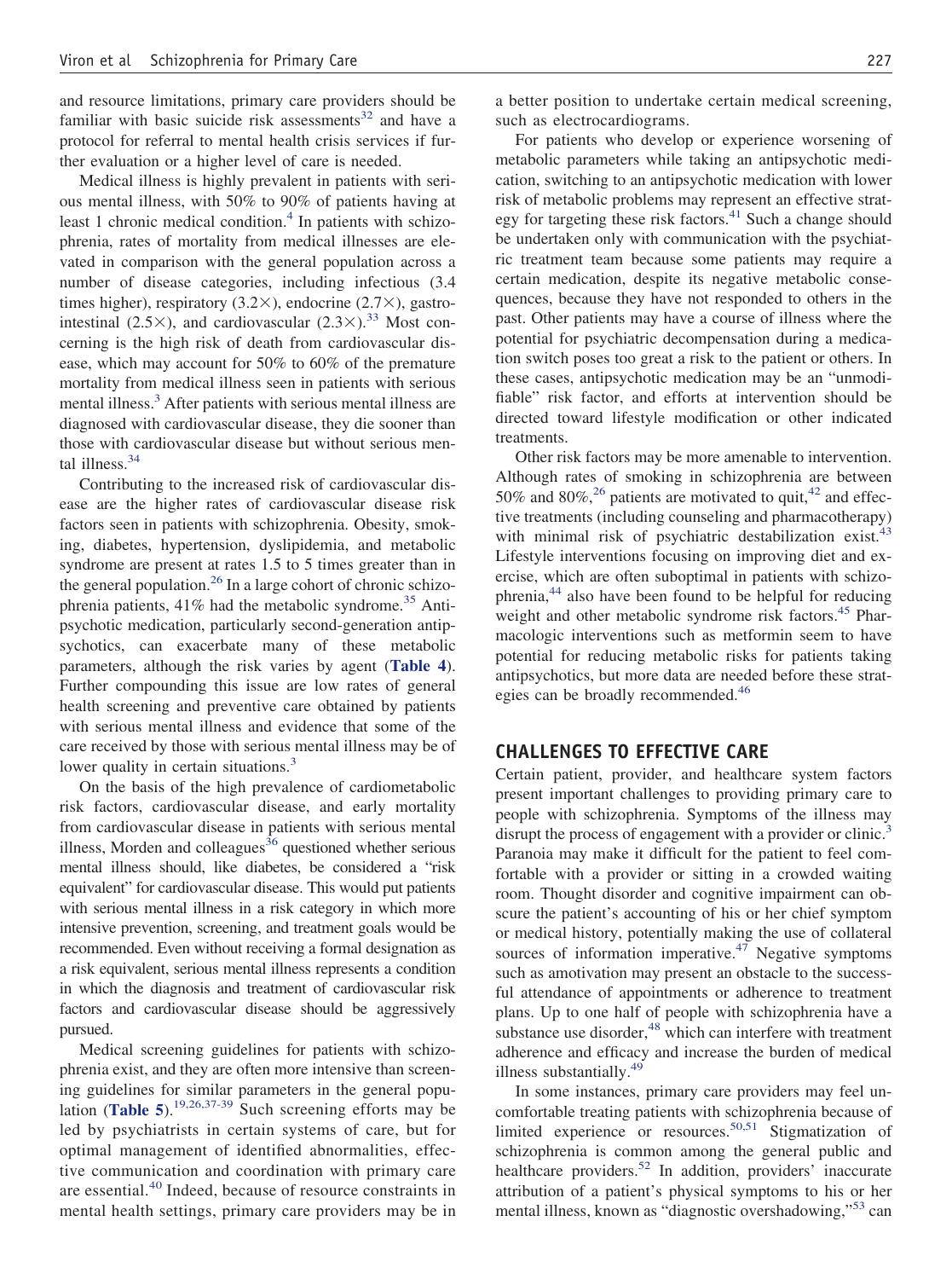| Assessment                                                                        | Rationale                                                                                                | Frequency                                                                                                                                                                                                                                                                                                                                                                                                                                                                                                                                                                                                                              |  |
|-----------------------------------------------------------------------------------|----------------------------------------------------------------------------------------------------------|----------------------------------------------------------------------------------------------------------------------------------------------------------------------------------------------------------------------------------------------------------------------------------------------------------------------------------------------------------------------------------------------------------------------------------------------------------------------------------------------------------------------------------------------------------------------------------------------------------------------------------------|--|
| Personal and family history<br>of obesity, diabetes,<br>dyslipidemia, HTN, or CVD | High rates of CVD and CVD risk factors                                                                   | Baseline, annually                                                                                                                                                                                                                                                                                                                                                                                                                                                                                                                                                                                                                     |  |
| Smoking status                                                                    | High rates of smoking                                                                                    | Each visit                                                                                                                                                                                                                                                                                                                                                                                                                                                                                                                                                                                                                             |  |
| Weight (BMI)                                                                      | Weight gain common with many<br>psychiatric medications                                                  | Before initiation or switching of antipsychotic, then monthly<br>for 3 mo, then quarterly if stable                                                                                                                                                                                                                                                                                                                                                                                                                                                                                                                                    |  |
| Waist circumference                                                               | Weight gain common with many<br>psychiatric medications                                                  | Baseline, annually                                                                                                                                                                                                                                                                                                                                                                                                                                                                                                                                                                                                                     |  |
| Blood pressure                                                                    | High rates of HTN                                                                                        | Baseline, 3 mo, then at least annually                                                                                                                                                                                                                                                                                                                                                                                                                                                                                                                                                                                                 |  |
| Fasting plasma glucose                                                            | Elevated risk of diabetes in<br>schizophrenia and with use of<br>antipsychotics                          | Before initiation or switching of antipsychotic, then at 3<br>mo, then annually if normal                                                                                                                                                                                                                                                                                                                                                                                                                                                                                                                                              |  |
| Fasting lipid panel                                                               | Certain antipsychotics are associated<br>with hyperlipidemia                                             | Before initiation or changing of antipsychotic, then at 3 mo,<br>then annually if normal                                                                                                                                                                                                                                                                                                                                                                                                                                                                                                                                               |  |
| ECG                                                                               | Antipsychotics may prolong QTc                                                                           | No clear consensus. Consider before initiation of any<br>antipsychotic. Thioridazine and pimozide should be<br>avoided in patients with cardiac risk factors. For anyone<br>taking these 2 medications, obtain baseline ECG and serum<br>potassium. For ziprasidone, if a patient has CVD,<br>congenital long QT, history of syncope, or family history of<br>sudden death, get baseline ECG and serum potassium. For<br>the above patient groups, obtain subsequent ECG with<br>significant dose change of antipsychotic, addition of<br>another QTc prolonging medication, or symptoms<br>suggestive of prolonged QTc (eg, syncope). |  |
| Neurologic examination<br>(for dyskinesias or rigidity)                           | Increased risk of movement disorders<br>(parkinsonism and tardive<br>dyskinesia), particularly with FGAs | Every 6 mo (FGAs) or annually (SGAs)                                                                                                                                                                                                                                                                                                                                                                                                                                                                                                                                                                                                   |  |
| Prolactin level                                                                   | Antipsychotics can increase prolactin                                                                    | When indicated by symptoms of hyperprolactinemia<br>(decreased libido, erectile dysfunction, galactorrhea,<br>menstrual disturbances)                                                                                                                                                                                                                                                                                                                                                                                                                                                                                                  |  |
| Eye examination                                                                   | Chlorpromazine and quetiapine have<br>been associated with cataracts                                     | Every 2 y in those aged $<$ 40 y; annually if aged $>$ 40 y                                                                                                                                                                                                                                                                                                                                                                                                                                                                                                                                                                            |  |

## <span id="page-5-0"></span>**Table 5** Physical Health Monitoring in Schizophrenia<sup>19,26,37-39</sup>

interfere with patients receiving appropriate diagnosis and treatment for medical illness. Patients may feel that their physician takes their physical symptoms less seriously once they reveal their psychiatric diagnosis.<sup>[54](#page-7-13)</sup>

second-generation antipsychotic.

Another barrier to effective care is a provider's underestimation of patients as capable partners in their own care. Such an outlook may lead to "therapeutic nihilism," where effective preventive measures or treatments are not offered to patients. $3,36$  In situations where a treatment regimen is unavoidably complex or a condition requires close monitoring and there are questions about the patient's ability to manage the situation independently, family members or members of the psychiatric treatment team should be enlisted as appropriate to help ensure favorable outcomes.

Limitations of the healthcare system also can impede the provision of effective medical care to patients with schizophrenia. Ways of obtaining access to psychiatric outpatient care, including systems for scheduling appointments, can be needlessly complex and difficult for patients (and providers) to navigate.[55](#page-7-14) Reducing such barriers through the use of care managers may be an effective way to improve the overall quality and effectiveness of primary care for patients with schizophrenia.<sup>[56](#page-7-15)</sup> Fragmentation of care across the mental health and primary care systems makes communication and care coordination particularly challenging.<sup>[57](#page-7-16)</sup> A range of integrated healthcare delivery models are being developed and tested with this hope of addressing this long-standing and significant issue.[58](#page-7-17)

## **CONCLUSIONS**

Patients with schizophrenia represent a vulnerable population with high medical needs that are often missed or undertreated and lead to premature mortality. As frontline clinicians, primary care providers have the potential to reduce the health disparities experienced by this population. A general understanding of the psychiatric and medical issues common to patients with schizophrenia will assist primary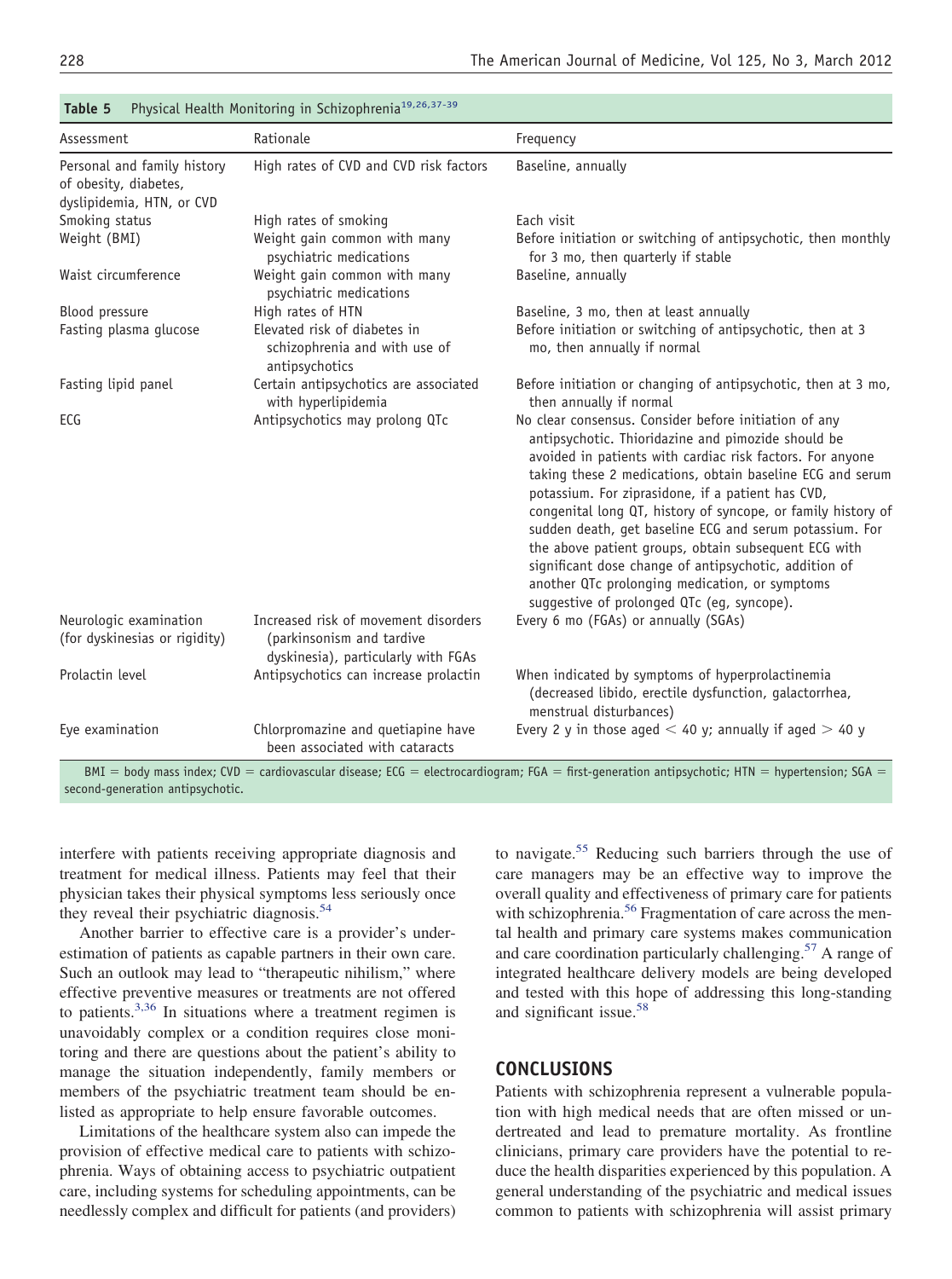care providers in providing necessary and effective medical care within an accommodating and compassionate framework. Initial steps in this framework include conducting a focused medical evaluation of psychosis and promptly connecting patients with untreated psychosis to psychiatric care. Given the increased prevalence of cardiovascular disease and cardiovascular disease risk factors in this population, ongoing primary care for patients with schizophrenia should focus on cardiovascular disease prevention and treatment. Thoughtful and comprehensive primary care for individuals with schizophrenia can be crucial in promoting meaningful engagement in health care and guiding these patients in their journey to lead healthy and fulfilling lives.

#### <span id="page-6-0"></span>**References**

- 1. McGrath J, Saha S, Chant D, Welham J. Schizophrenia: a concise overview of incidence, prevalence, and mortality. *Epidemiol Rev*. 2008;30:67-76.
- <span id="page-6-1"></span>2. Henry LP, Amminger GP, Harris MG, et al. The EPPIC follow-up study of first-episode psychosis: longer-term clinical and functional outcome 7 years after index admission. *J Clin Psychiatry*. 2010;71: 716-728.
- <span id="page-6-3"></span><span id="page-6-2"></span>3. Viron MJ, Stern TA. The impact of serious mental illness on health and healthcare. *Psychosomatics*. 2010;51:458-465.
- 4. Gold KJ, Kilbourne AM, Valenstein M. Primary care of patients with serious mental illness: your chance to make a difference. *J Fam Pract*. 2008;57:515-525.
- <span id="page-6-4"></span>5. Colton CW, Manderscheid RW. Congruencies in increased mortality rates, years of potential life lost, and causes of death among public mental health clients in eight states. *Prev Chronic Dis*. 2006;3:1-14.
- <span id="page-6-5"></span>6. American Psychiatric Association. *Diagnostic and Statistical Manual of Mental Disorders: DSM-IV-TR.* 4th ed. Washington, DC: American Psychiatric Association; 2000.
- <span id="page-6-6"></span>7. Freudenreich O, Schulz SC, Goff DC. Initial medical work-up of first-episode psychosis: a conceptual review. *Early Interv Psychiatry*. 2009;3:10-18.
- 8. American Psychiatric Association. Proposed draft revisions to DSM disorders and criteria. 2011. Available at: [http://www.dsm5.](http://www.dsm5.org/ProposedRevisions/Pages/proposedrevision.aspx?rid=411) [org/ProposedRevisions/Pages/proposedrevision.aspx?rid](http://www.dsm5.org/ProposedRevisions/Pages/proposedrevision.aspx?rid=411)=411. Accessed April 6, 2011.
- <span id="page-6-8"></span><span id="page-6-7"></span>9. Freudenreich O. Schizophrenia? Target 6 symptom clusters. *Curr Psychiatr*. 2009;8:74.
- <span id="page-6-9"></span>10. Foussias G, Remington G. Negative symptoms in schizophrenia: avolition and Occam's razor. *Schizophr Bull*. 2010;36:359-369.
- 11. Palmer BW, Dawes SE, Heaton RK. What do we know about neuropsychological aspects of schizophrenia? *Neuropsychol Rev*. 2009;19: 365-384.
- <span id="page-6-10"></span>12. Peralta V, Campos MS, De Jalon EG, Cuesta MJ. Motor behavior abnormalities in drug-naive patients with schizophrenia spectrum disorders. *Mov Disord*. 2010;25:1068-1076.
- <span id="page-6-11"></span>13. Carlat DJ. *The Psychiatric Interview: A Practical Guide.* 2nd ed. Philadelphia: Lippincott Williams & Wilkins; 2005:190-209.
- 14. Brodkey AC, Van Zant K, Sierles FS. Educational objectives for a junior psychiatry clerkship: development and rationale. *Acad Psychiatry*. 1997;21:179-204.
- <span id="page-6-12"></span>15. Bebbington PE, Nayani T. The psychosis screening questionnaire. *Int J Methods Psychiatr Res*. 1995;5:11-19.
- 16. Salimi K, Jarskog LF, Lieberman JA. Antipsychotic drugs for firstepisode schizophrenia: a comparative review. *CNS Drugs*. 2009;23: 837-855.
- <span id="page-6-13"></span>17. Stahl SM, Mignon L, Meyer JM. Which comes first: atypical antipsychotic treatment or cardiometabolic risk? *Acta Psychiatr Scand*. 2009; 119:171-179.
- <span id="page-6-22"></span>18. Hasnain M, Fredrickson SK, Vieweg WV, Pandurangi AK. Metabolic syndrome associated with schizophrenia and atypical antipsychotics. *Curr Diab Rep*. 2010;10:209-216.
- <span id="page-6-28"></span>19. ADA, APA, AACE, NAASO. Consensus development conference on antipsychotic drugs and obesity and diabetes. *Diabetes Care*. 2004;27: 596-601.
- <span id="page-6-14"></span>20. Nussbaum A, Stroup TS. Paliperidone for schizophrenia. *Cochrane Database Syst Rev*. 2008:CD006369.
- 21. Citrome L. Asenapine for schizophrenia and bipolar disorder: a review of the efficacy and safety profile for this newly approved sublingually absorbed second-generation antipsychotic. *Int J Clin Pract*. 2009;63: 1762-1784.
- 22. Caccia S, Pasina L, Nobili A. New atypical antipsychotics for schizophrenia: iloperidone. *Drug Des Devel Ther*. 2010;4:33-48.
- 23. Citrome L. Lurasidone for schizophrenia: a brief review of a new second-generation antipsychotic. *Clin Schizophr Relat Psychoses*. 2011;4:251-257.
- <span id="page-6-15"></span>24. Lieberman JA, Stroup TS, McEvoy JP, et al. Effectiveness of antipsychotic drugs in patients with chronic schizophrenia. *N Engl J Med*. 2005;353:1209-1223.
- <span id="page-6-16"></span>25. Asenjo Lobos C, Komossa K, Rummel-Kluge C, et al. Clozapine versus other atypical antipsychotics for schizophrenia. *Cochrane Database Syst Rev*. 2010;11:CD006633.
- <span id="page-6-18"></span><span id="page-6-17"></span>26. Correll CU. Balancing efficacy and safety in treatment with antipsychotics. *CNS Spectr*. 2007;12(10 Suppl 17):12-20, 35.
- 27. Brown S, Kim M, Mitchell C, Inskip H. Twenty-five year mortality of a community cohort with schizophrenia. *Br J Psychiatry*. 2010;196: 116-121.
- <span id="page-6-19"></span>28. Saha S, Chant D, McGrath J. A systematic review of mortality in schizophrenia: is the differential mortality gap worsening over time? *Arch Gen Psychiatry*. 2007;64:1123-1131.
- <span id="page-6-20"></span>29. Harris EC, Barraclough B. Excess mortality of mental disorder. *Br J Psychiatry*. 1998;173:11-53.
- 30. Palmer BA, Pankratz VS, Bostwick JM. The lifetime risk of suicide in schizophrenia: a reexamination. *Arch Gen Psychiatry*. 2005;62:247- 253.
- <span id="page-6-21"></span>31. Luoma JB, Martin CE, Pearson JL. Contact with mental health and primary care providers before suicide: a review of the evidence. *Am J Psychiatry*. 2002;159:909-916.
- <span id="page-6-24"></span><span id="page-6-23"></span>32. Stovall J, Domino FJ. Approaching the suicidal patient. *Am Fam Physician*. 2003;68:1814-1818.
- 33. Osby U, Correia N, Brandt L, Ekbom A, Sparén P. Mortality and causes of death in schizophrenia in Stockholm county, Sweden. *Schizophr Res*. 2000;45:21-8.
- <span id="page-6-25"></span>34. Laursen TM, Munk-Olsen T, Agerbo E, Gasse C, Mortensen PB. Somatic hospital contacts, invasive cardiac procedures, and mortality from heart disease in patients with severe mental disorder. *Arch Gen Psychiatry*. 2009;66:713-720.
- <span id="page-6-26"></span>35. McEvoy JP, Meyer JM, Goff DC, et al. Prevalence of the metabolic syndrome in patients with schizophrenia: baseline results from the Clinical Antipsychotic Trials of Intervention Effectiveness (CATIE) schizophrenia trial and comparison with national estimates from NHANES III. *Schizophr Res*. 2005;80:19-32.
- <span id="page-6-27"></span>36. Morden NE, Mistler LA, Weeks WB, Bartels SJ. Health care for patients with serious mental illness: family medicine's role. *J Am Board Fam Med*. 2009;22:187-195.
- 37. Goff DC, Cather C, Evins AE, et al. Medical morbidity and mortality in schizophrenia: guidelines for psychiatrists. *J Clin Psychiatry*. 2005; 66:183-194; quiz 147, 273-184.
- 38. Marder SR, Essock SM, Miller AL, et al. Physical health monitoring of patients with schizophrenia. *Am J Psychiatry*. 2004;161: 1334-1349.
- 39. Lieberman JA, Merrill D, Parameswaran S. American Psychiatric Association (APA) guidance on the use of antipsychotic drugs and cardiac sudden death. 2009. Available at: [http://www.omh.state.ny.us/](http://www.omh.state.ny.us/omhweb/advisories/adult_antipsychotic_use_attachement.html) [omhweb/advisories/adult\\_antipsychotic\\_use\\_attachement.html.](http://www.omh.state.ny.us/omhweb/advisories/adult_antipsychotic_use_attachement.html) Accessed April 11, 2011.